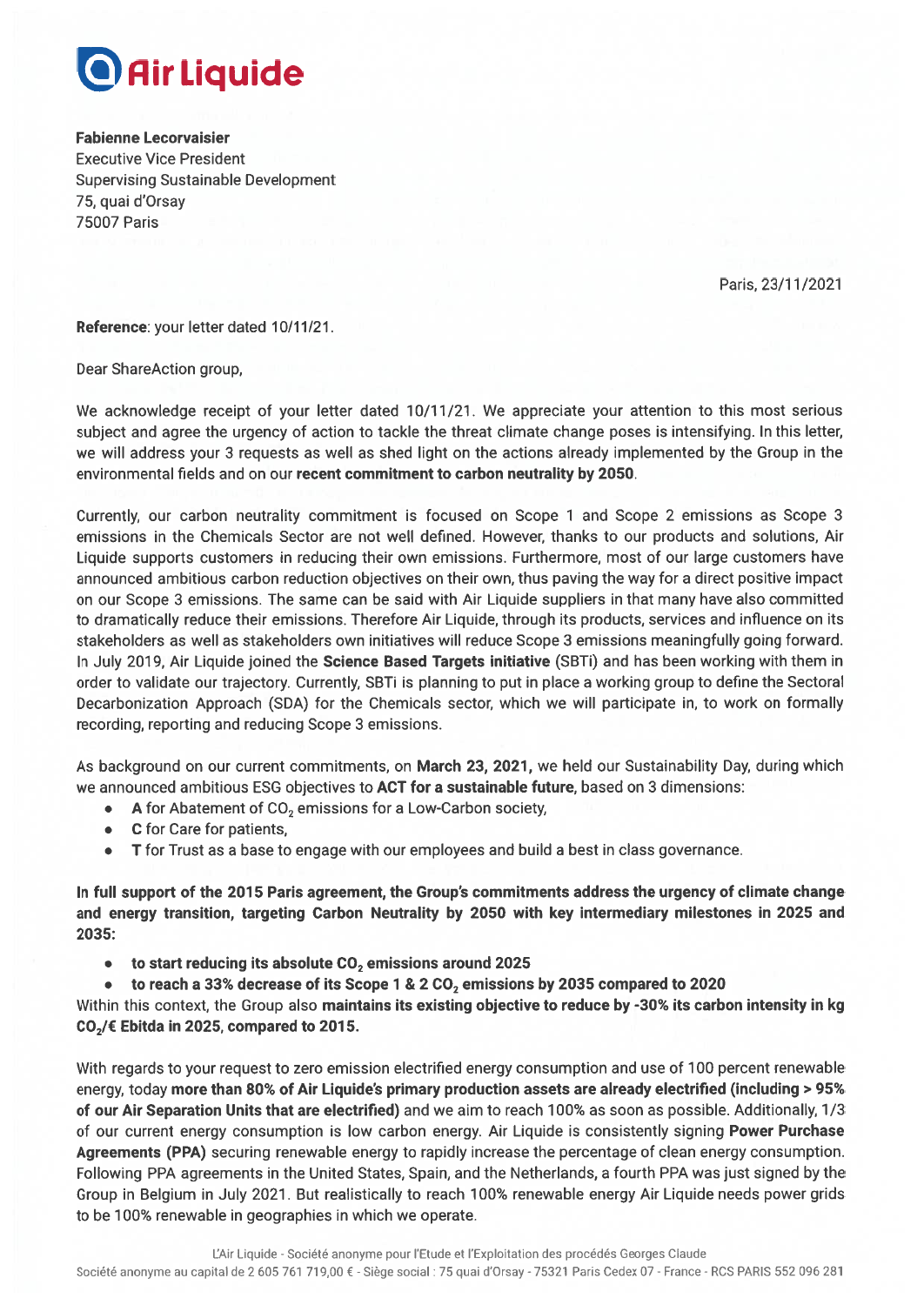### **O**AirLiquide

And finally, regarding your request to emissions-neutral hydrogen feedstock supporting the energy transition, Air Liquide has concrete examples of introducing carbon capture to existing Steam Methane Reforming units (SMRs) to vastly improve carbon emission from hydrogen production both internally and offers as a service this technology to assist third parties. Without carbon capture these plants will continue to produce hydrogen via the predominant method of SMRs used in industry today across the world.

Therefore carbon capture is necessary for the transition period before electrolyzers are economically available at scale. While the ultimate goal of both Air Liquide and our customers is to advance the development and utilization of green hydrogen, industry currently still needs to address the potential of interrupted supply caused by intermittency of many forms of renewable energy. Thus the near-term need for SMR production remains, and carbon capture offers the solution for this transitory need. We are actively working to capture CO2 emissions from our own plants, with 3 in-house projects in northern Europe (Porthos CCS project in Rotterdam, Antwerp@C and our partnership with TotalEnergies to develop low-carbon hydrogen production in the Normandy industrial basin), while also supporting our customers on their journey towards lower carbon. We have also signed a contract with Zeeland Refinery, a joint venture between TotalEnergies and Lukoil, to provide a carbon capture and liquefaction solution in the Netherlands. Through our Cryocap<sup>™</sup> FG solution we will enable capturing of more than 90% of the emissions from the hydrogen production and will contribute to the decarbonisation of the Vlissingen site, by capturing more than 800,000 tonnes of CO2 per year thus not only deploying technology to decarbonize our own assets, but also those of our customers.

At the same time, we have launched several large scale Electrolysis projects in particular in regions where low carbon energy is available. We have started at the end of 2020 the largest PEM Electrolyzer in the world, in Becancourt in Canada, producing 8MT fully decarbonized hydrogen. We also have taken commitments in Europe for the development of Hydrogen production through **Electrolysis** in Normandy in France and in the Ruhr basin in Germany.

In addition to these Air Liquide's efforts, we announced a number of key partnerships which will support development of H2 ecosystems. Highlighting a few of these partnerships include: a joint development agreement with Faurecia to boost hydrogen for heavy-duty vehicles; a MoU with Airbus and Groupe ADP to prepare for the arrival of hydrogen in airports by 2035; as well as working closely with Airbus and VINCI Airports to build the European airport network to accommodate future hydrogen aircrafts (The airport of Lyon-Saint Exupéry will host the first installations as early as 2023); and the joining of forces between Air Liquide and Eni to develop infrastructure necessary to allow the expansion of hydrogen mobility in Italy. Separately, Air Liquide, TotalEnergies, VINCI and a group of international companies launched the world's largest clean hydrogen infrastructure fund. All of these efforts demonstrate our level of commitment to developing H2 ecosystems which is not only good for the planet but, to your first point, will have a positive impact on our Scope 3 emissions.

If you wish additional information on our ESG strategy and efforts, the replay and the presentation of our Sustainability Day are both available on our website for public observation.

Yours faithfully,

**Fabienne Lecorvaisier Executive Vice President Supervising Sustainable Development**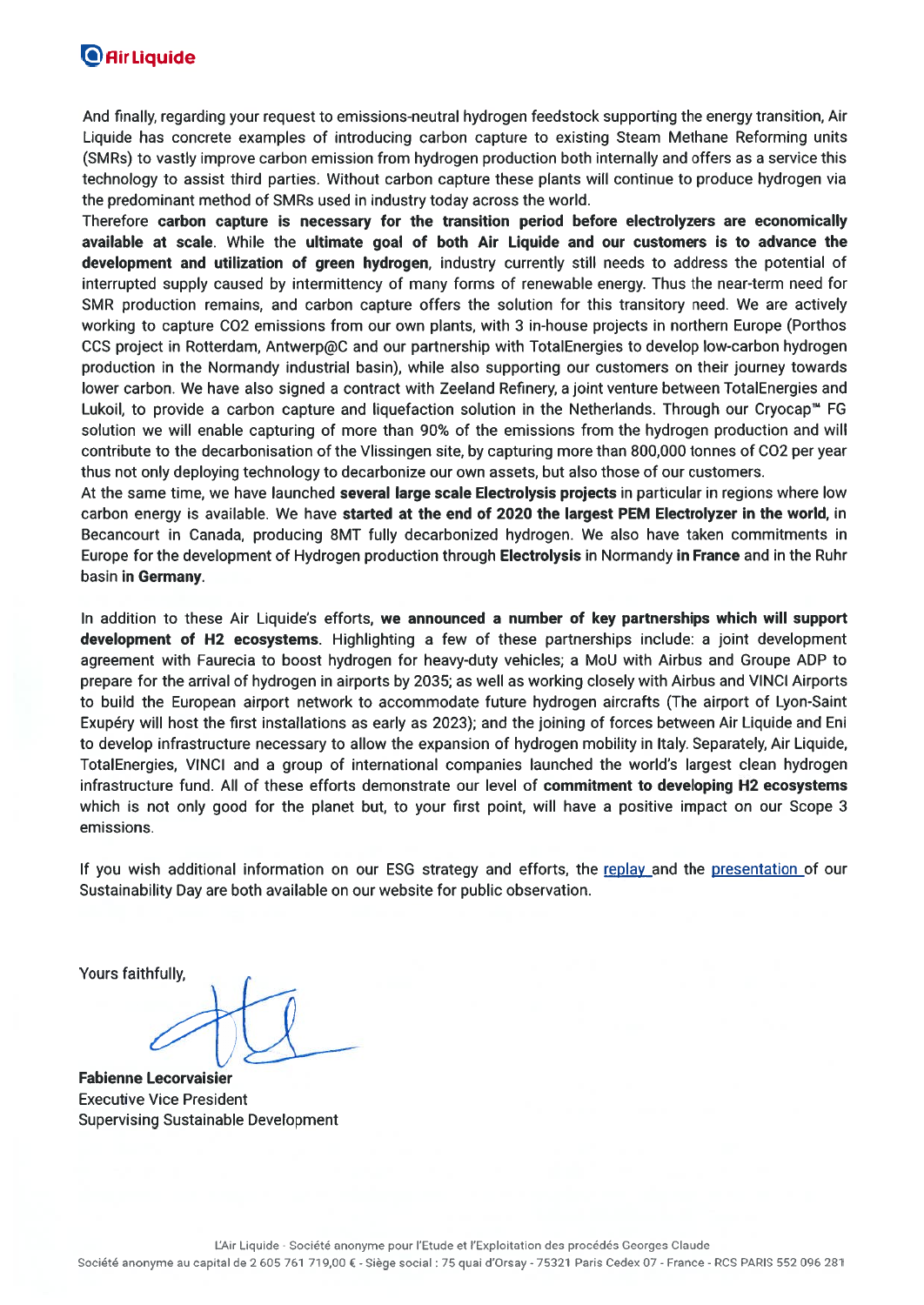Air Liquide 75 Quai d'Orsay Paris 75321 France

10/11/21

Dear Mr. Benoît Potier,

We are writing to you as a group of investors and shareholders with USD \$3.4 trillion under management and under advice who, with the support of ShareAction, are initiating a collaborative engagement programme focused on the climate risks posed by the European chemicals sector. We welcome the opportunity to engage with Air Liquide about its approach to aligning its business activities with the 1.5°C goal of the Paris agreement.

The IPCC's Sixth Assessment report warns that climate change is widespread, rapid and intensifying and that the earth is approaching a series of tipping points from which recovery may become impossible<sup>1</sup>. This would have a disastrous impact on the level of heating the earth undergoes and significantly raise the physical risks that climate breakdown poses for the global economy.

The chemicals sector is a major global emitter, responsible for 5.8 percent of GHG emissions<sup>2</sup>. As a major chemicals company, Air Liquide is exposed to the financial risks associated with failing to transition its business to be Paris compliant. For example, the European Union has committed to a 55 percent decrease in emissions by 2030 and net zero by 2050. Consequently, the cost of the European Union Emission Trading System is forecasted to quadruple for the chemical industry by 2030<sup>3</sup>. However, the transition to a green economy also presents major opportunities for the chemical sector.

Air Liquide is involved in the production of ammonia, methanol, light olefins and BTX production through its provision of industrial gases, including hydrogen. The production processes for these chemicals are a significant portion of emissions and have clear decarbonisation pathways, as set out in ShareAction's report 'Slow Reactions: Chemical companies must transform in a low-carbon world<sup>'4</sup>. After reviewing Air Liquide's current strategy to address climate risks and impacts, we have concluded that further action is required from the company given the scale and urgency of

- <sup>1</sup> IPCC (2021) 'Climate change widespread, rapid, and intensifying IPCC' Available online at: <https://www.ipcc.ch/2021/08/09/ar6-wg1-20210809-pr/> [accessed 31/08/2021]
- <sup>2</sup> WRI (2020). 4 Charts Explain Greenhouse Gas Emissions by Countries and Sectors. Available online at: <https://www.wri.org/insights/4-charts-explain-greenhouse-gas-emissions-countries-and-sectors> [accessed 26/05/2021] <sup>3</sup> ICIS (2021). European chemicals industry faces €1.5bn carbon bill. Available online at:

<https://www.icis.com/explore/resources/news/2021/05/06/10635840/european-chemicals-industry-faces-1-> 5bn-carbon-bill [accessed 21/06/2021]

<sup>4</sup> ShareAction (2021) 'Slow Reactions: Chemical companies must transform in a low-carbon world' Available online at: <https://shareaction.org/reports/slow-reactions-chemical-companies-must-transform-in-a-low-carbon-world> [accessed 05/10/21]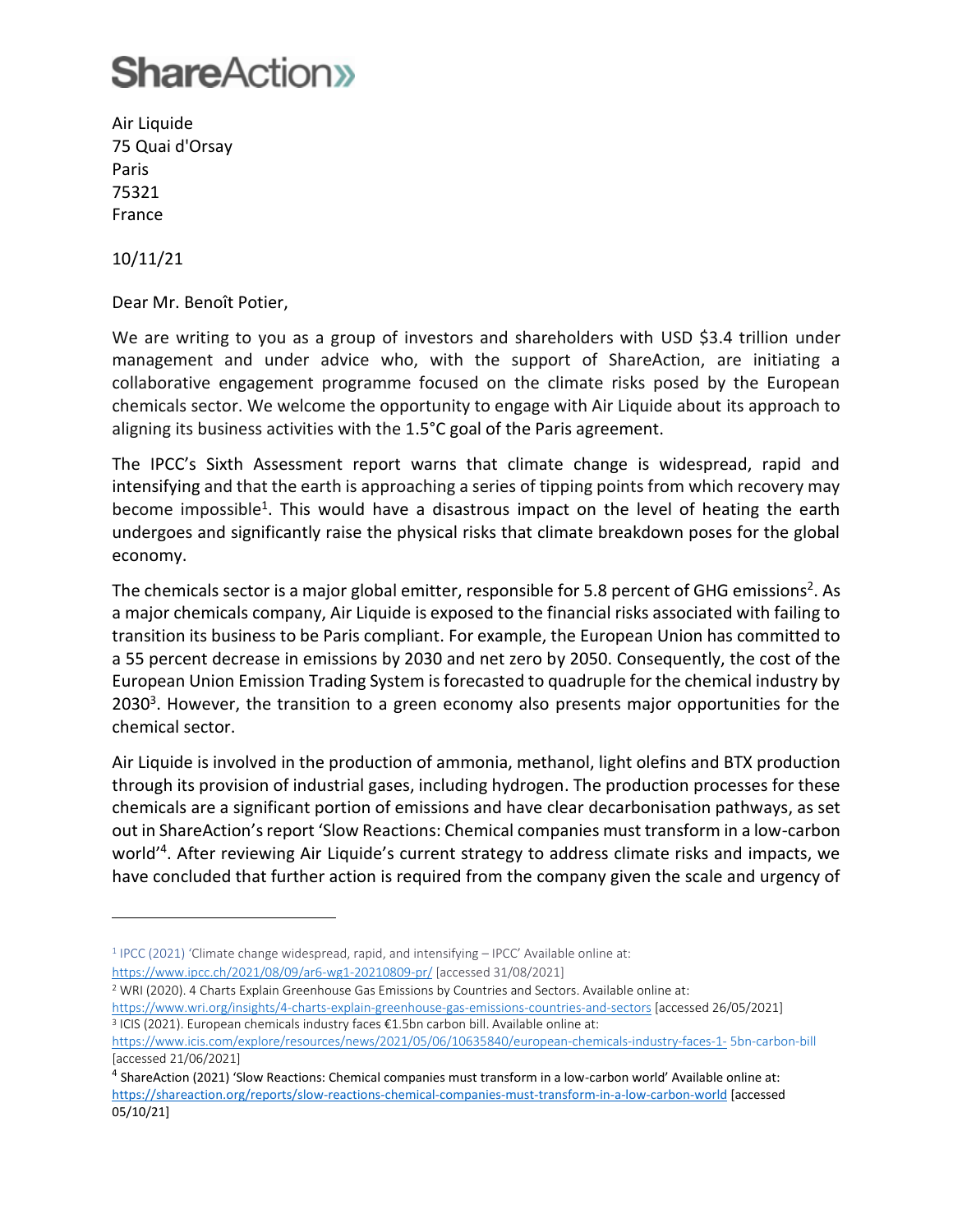the climate crisis. We believe that Air Liquide has a key role to play in this transition. Therefore, we request that Air Liquide:

- 1. Include Scope 3 emissions in its net zero commitment by 2050, and increase the ambition of its intermediate targets for absolute emission reductions across all scopes
- 2. Make a timebound commitment to zero emissions from energy consumption through electrification and 100 percent renewable energy (whether for own production or where enabling third party production)
- 3. Set a time-bound commitment to eliminate fossil fuels and woody biomass from the feedstock that it produces and set out a plan to do so by 2050 (whether for its own production or where enabling third party production)

#### **1. Include Scope 3 emissions in its net zero commitment by 2050, and increase the ambition of its intermediate targets for absolute emission reductions across all scopes**

We request that Air Liquide's net-zero commitment is backed up by robust and complementary intermediate emissions reductions targets, both short- and medium-term. While we recognise that tackling Scope 3 emissions is methodologically complex, they are a significant portion of the chemical sector's emissions. As such, intermediate targets should aim to reduce absolute emissions and apply across all scopes, including Scope 3. These targets should be set with the aim of keeping global temperatures within 1.5-degrees Celsius of warming<sup>5</sup>. The recent case of Milieudefensie et al. V. Royal Dutch Shell PLC has shown that companies can be legally required to take all necessary steps to prevent the realisation of the risks, and to minimise the consequences, of Scope 3 emissions<sup>6</sup>.

Beyond this, as part of its broader climate strategy, we are also requesting that Air Liquide:

#### **2. Make a timebound commitment to zero emissions from energy consumption through electrification and 100 percent renewable energy (whether for own production or where enabling third party production)**

Electrification and the use of renewable energy present viable emissions neutral pathways for chemical production processes. The costs of renewable energy are falling year on year, with many new solar and wind projects undercutting existing coal-fired power plants<sup>7</sup>. By the mid-2030s, Carbon Tracker suggests that<sup>8</sup>. As such, switching to renewable energy not only presents the most sustainable option, but will soon be the most economical.

<sup>6</sup> Climate Law Blog (2021) 'Guest commentary: an assessment of the hague district court's decision in milieudefensie et al. V. Royal dutch shell plc' Available online at: [http://blogs.law.columbia.edu/climatechange/2021/05/28/guest-commentary-an](http://blogs.law.columbia.edu/climatechange/2021/05/28/guest-commentary-an-assessment-of-the-hague-district-courts-decision-in-milieudefensie-et-al-v-royal-dutch-shell-plc/)[assessment-of-the-hague-district-courts-decision-in-milieudefensie-et-al-v-royal-dutch-shell-plc/](http://blogs.law.columbia.edu/climatechange/2021/05/28/guest-commentary-an-assessment-of-the-hague-district-courts-decision-in-milieudefensie-et-al-v-royal-dutch-shell-plc/) [accessed 01/09/21] 7 IRENA (2021) 'Majority of New Renewables Undercut Cheapest Fossil Fuel on Cost' Available online at:

<sup>5</sup> Open Procurement 'The importance of Scope 3 emissions' Available online: [https://open-procurement.com/the-importance-of](https://open-procurement.com/the-importance-of-scope-3-emissions/)[scope-3-emissions/](https://open-procurement.com/the-importance-of-scope-3-emissions/) [accessed 01/09/21]

<https://www.irena.org/newsroom/pressreleases/2021/Jun/Majority-of-New-Renewables-Undercut-Cheapest-Fossil-Fuel-on-Cost> [accessed 01/09/21]

<sup>8</sup> Carbon Tracker (2021) 'Solar and wind can meet world energy demand 100 times over ' Available online at: <https://carbontracker.org/solar-and-wind-can-meet-world-energy-demand-100-times-over-renewables/> [accessed 01/09/21]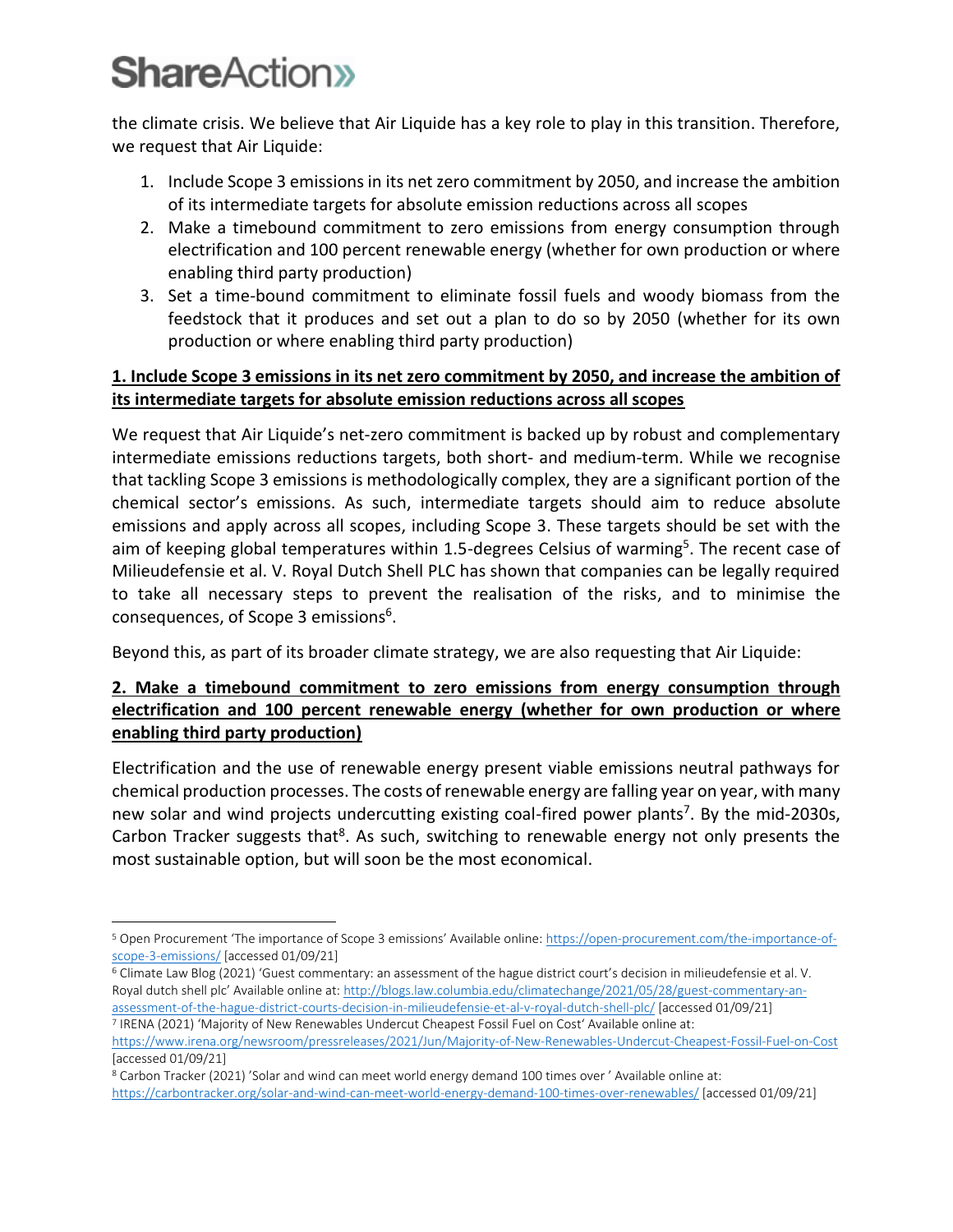#### **3. Set a commitment to produce emissions-neutral feedstock by 2050 (whether for its own production or where enabling third party production)**

To tackle its Scope 1, 2 and 3 emissions, we seek confirmation that Air Liquide has committed to decarbonise the hydrogen that it produces and that it has a plan to do so by 2050. Hydrogen produced with natural gas and carbon capture and storage, or blue hydrogen, has climate and economic drawbacks. During the extraction and transportation of natural gas (used as an input for blue hydrogen), methane is leaked. This causes significant upstream emissions and, in some cases, makes natural gas even more polluting than coal<sup>9</sup>. As such, blue hydrogen is not a truly emissions free feedstock and should not be treated as a long-term solution $^{10}$ .

Similarly, woody biomass faces significant climate risks. For example, carbon released by burning wood emits more CO2 than coal at the point of combustion and can take decades to be captured in new plant growth<sup>11</sup>. This creates planet-warming gases in a decade when emissions must be cut globally by at least 45 percent on 2010 levels by 2030<sup>12</sup>. As such, woody biomass cannot be considered a sustainable fuel source for the chemicals sector.

Conversely, we note that green hydrogen and its derivatives (produced via electrolysis, powered by 100 percent renewable energy) have the potential to replace fossil fuels and woody biomass as a feedstock. In addition, according to research by Bloomberg New Energy Finance, green hydrogen will be cheaper than blue hydrogen, its fossil-based counterpart, as soon as 2030<sup>13</sup>. We recommend that Air Liquide prioritises the promotion of zero emissions solutions where possible. Whether for its own production, when acquiring hydrogen and its derivatives from third parties, or when providing infrastructure for third parties.

We would welcome a response to this letter before the  $10<sup>th</sup>$  of December, including an overview of the steps that Air Liquide is planning to take to address the requests highlighted in this letter. Please do also share any recent developments or let us know if you believe we have overlooked part of Air Liquide's recent disclosures. We would welcome the opportunity to meet with you to discuss this further. Please send your response to Helen Wiggs at Helen. Wiggs@shareaction.org.

Yours sincerely,

Vincent Kaufmann CEO **Ethos Foundation**

Paula Singliarova Head of Stewardship and Sustainability **Arabesque Asset Management**

energy.de/fileadmin/user\_upload/broschuere-wasserstoff.pdf [accessed 07/07/2021]

<sup>10</sup> BNEF (2021). 'Green' Hydrogen to Outcompete 'Blue' Everywhere by 2030. Available online at:

<sup>9</sup> Greenpeace (2020). Blauer Wasserstoff. Available online at[: https://www.greenpeace-](https://www.greenpeace-/)

<https://about.bnef.com/blog/green-hydrogen-to-outcompete-blue-everywhere-by-2030/> [accessed 21/06/2021] <sup>11</sup> ShareAction (2019) 'The Biomass Blindspot'. Available online at: [https://shareaction.org/wp](https://shareaction.org/wp-content/uploads/2019/01/InvestorReport-Biomass.pdf)[content/uploads/2019/01/InvestorReport-Biomass.pdf](https://shareaction.org/wp-content/uploads/2019/01/InvestorReport-Biomass.pdf) [accessed 01/09/21]

<sup>12</sup> IPCC (2019) 'SPECIAL REPORT: Global Warming of 1.5 ºC' Available online at: <https://www.ipcc.ch/sr15/> [accessed 01/09/21] <sup>13</sup> BNEF (2021). 'Green' Hydrogen to Outcompete 'Blue' Everywhere by 2030. Available online at:

https://about.bnef.com/blog/green-hydrogen-to-outcompete-blue-everywhere-by-2030/ [accessed 21/06/2021]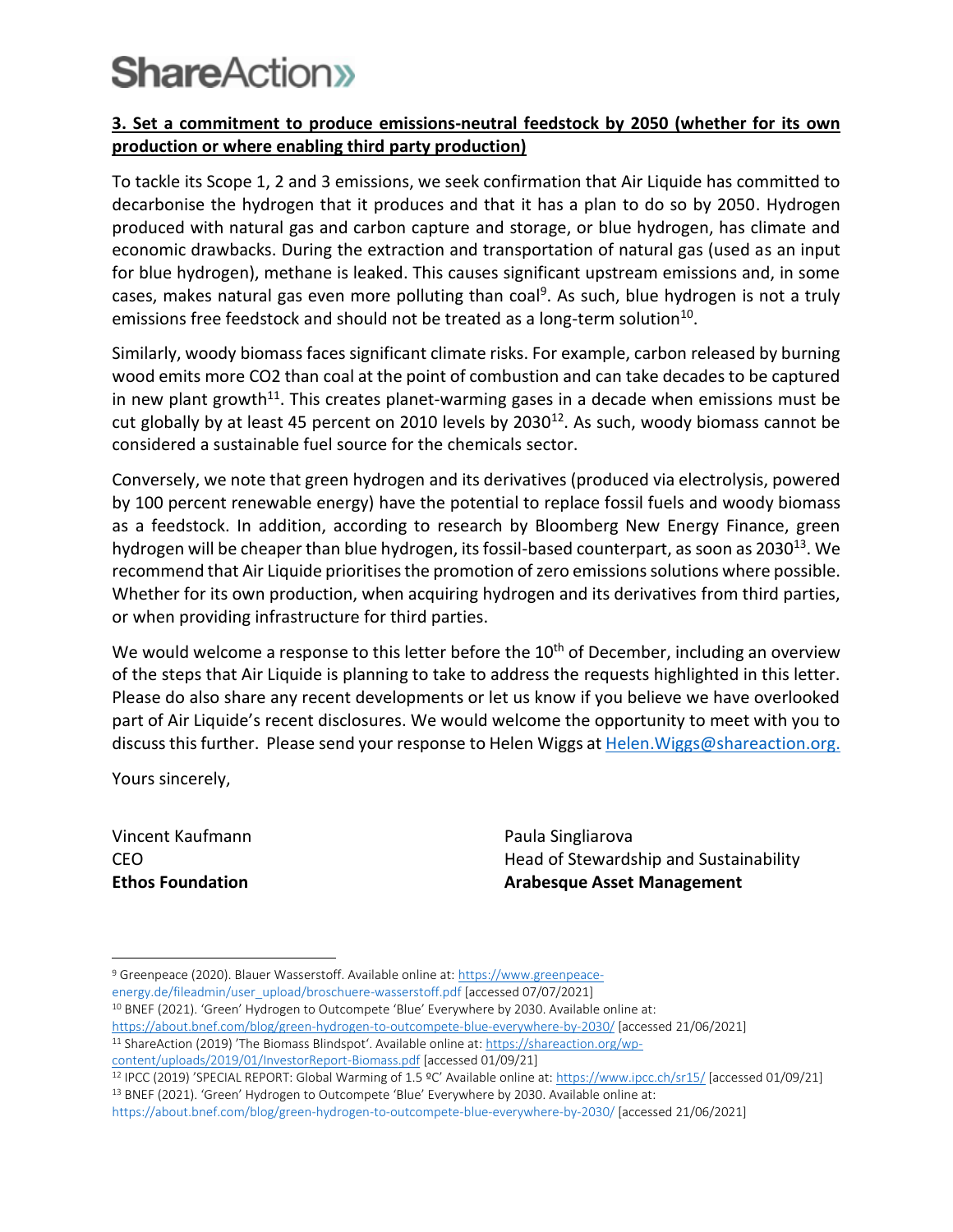Max-Eric Laubscher Chief Investment Officer **Pensionskasse Basel-Stadt**

Seb Beloe Partner - Head of Research **WHEB Group**

Constantina Bichta Associate Director of ESG Research **Boston Common Asset Management**

Malini Chauhan, CFA ESG Sector Analyst - Global ESG Corporate Research **Aviva Investors**

Erica Cadbury Chair **Barrow Cadbury Trust**

Jeanne Chow Collins Vice President, Responsible Investing **KBI Global Investors Limited**

Oliver Cartade Head of Asset Management **Bank J. Safra Sarasin Ltd**

Tim Bonds Associate, Analyst, Responsible Investment **BMO Global Asset Management**

Joanne Beatty Director – Engagement **EOS at Federated Hermes**

Julie Gorte, PhD SVP, Sustainable Investing **Impax Asset Management**

Mary Beth Gallagher Director of Engagement **Domini Impact Investment, LLC**

Laurent Galzy CEO **ERAFP**

Kiran Aziz Head of Responsible Investments **KLP Kapitalforvaltning**

Maria Ortino Global ESG Manager - Investment Stewardship **Legal & General Investment Management**

Cristy Rodriguez ESG Analyst **Legal & General Investment Management**

Natasha Landell-Mills, CFA Head of Stewardship, Partner **Sarasin & Partners**

Vitaline Copay Sustainable Investing Strategist **Quintet Private Bank**

Claire Berthier Deputy CEO **Trusteam Finance**

Matthias Narr Head Engagement International **Ethos Engagement Pool International**

**Aargauische Pensionskasse (APK)**

**ATISA Personalvorsorgestiftung der Tschümperlin-Unternehmungen**

**Bernische Lehrerversicherungskasse**

**Bernische Pensionskasse BPK**

**Caisse Cantonale d'Assurance Populaire - CCAP**

**Caisse de pension du Comité international de la Croix-Rouge**

**Caisse de pension Hewlett-Packard Plus**

**Caisse de pensions de l'Etat de Vaud (CPEV)**

**Caisse de pensions du CERN**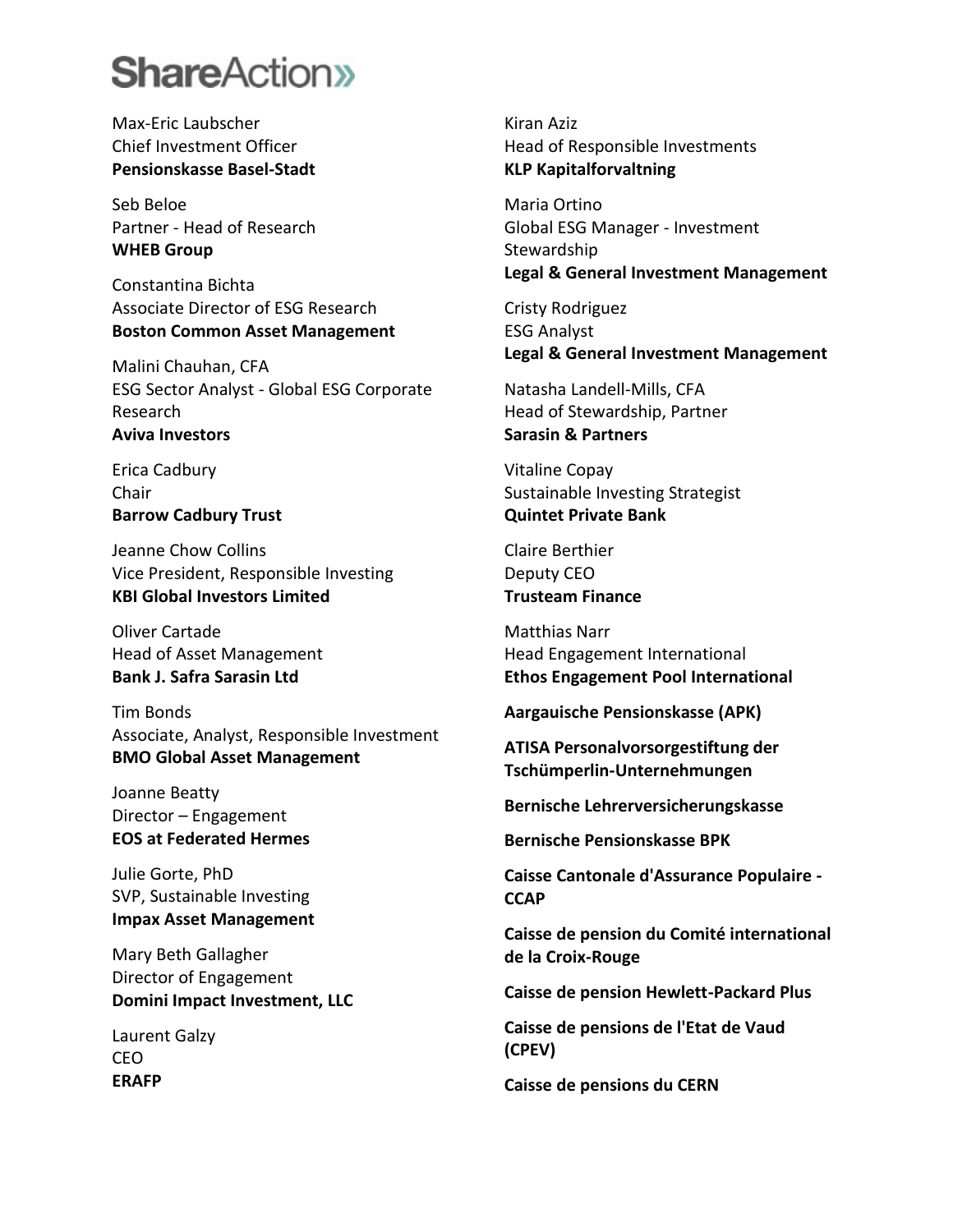**Caisse de pensions du personnel communal de Lausanne (CPCL)**

**Caisse de pensions ECA-RP**

**Caisse de Prévoyance de l'Etat de Genève CPEG**

**Caisse de Prévoyance des Interprètes de Conférence (CPIC)**

**Caisse de prévoyance du personnel communal de la ville de Fribourg**

**Caisse de prévoyance du personnel de l'Etat de Fribourg (CPPEF)**

**Caisse de prévoyance du personnel de l'Etat du Valais (CPVAL)**

**Caisse de retraite professionnelle de l'industrie vaudoise de la construction**

**Caisse intercommunale de pensions (CIP)**

**Caisse paritaire de prévoyance de l'industrie et de la construction (CPPIC)**

**CAP Prévoyance**

**Cassa pensioni di Lugano**

**CIEPP - Caisse Inter-Entreprises de Prévoyance Professionnelle**

**Emmi-Vorsorgestiftung**

**Etablissement Cantonal d'Assurance (ECA VAUD)**

**Evangelisch-reformierte Landeskirche des Kantons Zürich**

**Fondation de la métallurgie vaudoise du bâtiment (FMVB)**

**Fondation de prévoyance Artes & Comoedia**

**Fondation de prévoyance des Paroisses et Institutions Catholiques (FPPIC)**

**Fondation de prévoyance du Groupe BNP PARIBAS en Suisse**

**Fondation de prévoyance professionnelle en faveur de AROMED**

**Fondation de prévoyance Romande Energie**

**Fondation Interprofessionnelle Sanitaire de Prévoyance (FISP)**

**Fondation Leenaards**

**Fondation Patrimonia**

**Fonds de Prévoyance de CA Indosuez (Suisse) SA**

**Fonds interprofessionnel de prévoyance (FIP)**

**Gebäudeversicherung Luzern**

**Gebäudeversicherung St. Gallen**

**Loyalis BVG-Sammelstiftung**

**Luzerner Pensionskasse**

**Nest Sammelstiftung**

**Pensionskasse Römisch-katholische Landeskirche des Kantons Luzern**

**Pensionskasse AR**

**Pensionskasse Bank CIC (Schweiz)**

**Pensionskasse Basel-Stadt**

**Pensionskasse Bühler AG Uzwil**

**Pensionskasse Caritas**

**Pensionskasse der Basler Kantonalbank**

**Pensionskasse der Stadt Frauenfeld**

**Pensionskasse der Stadt Weinfelden**

**Pensionskasse der Stadt Winterthur**

**Pensionskasse Pro Infirmis**